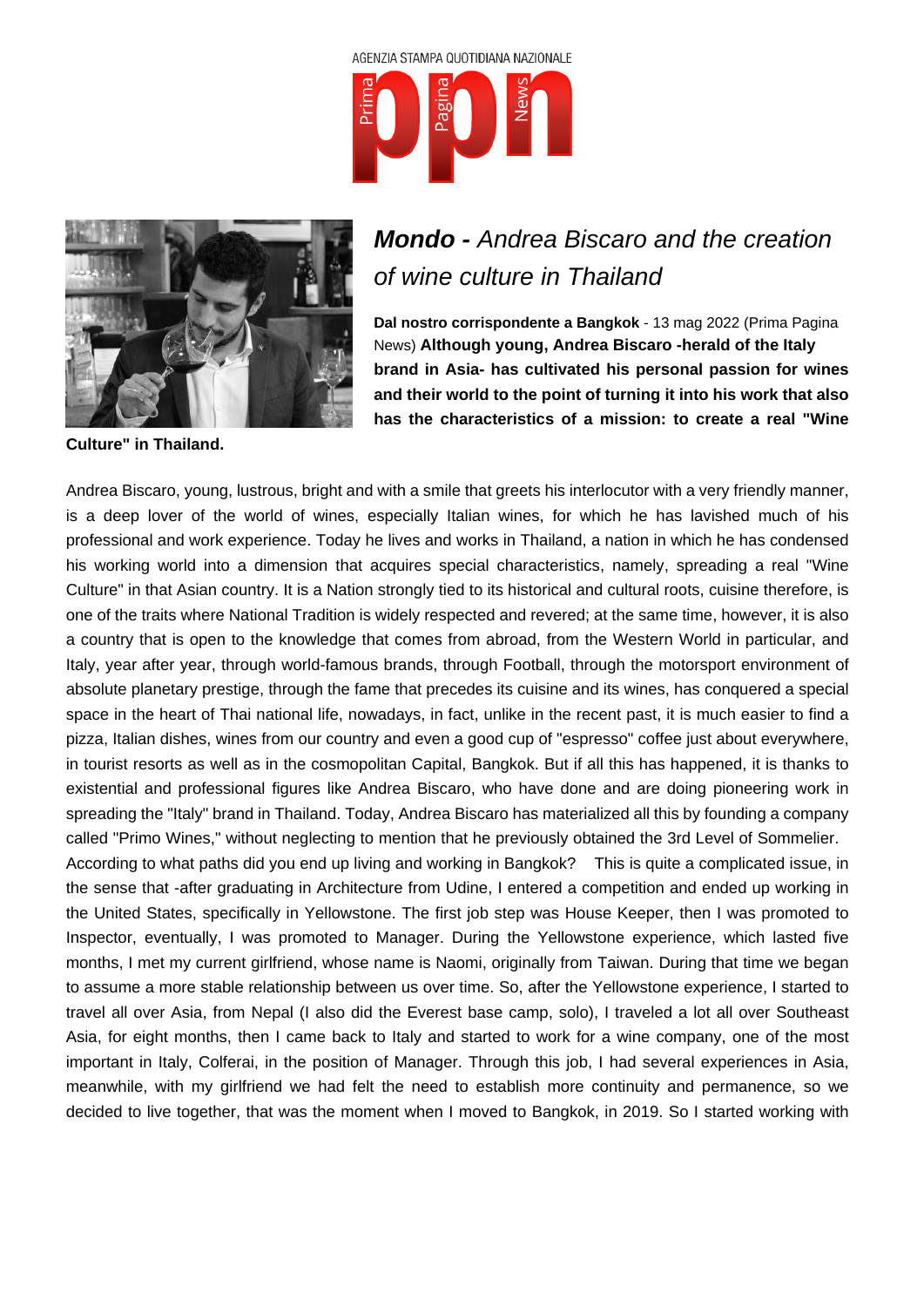

different companies importing products that had somewhat disappeared here, such as wine in boxe. Then, unfortunately, came the Covid hit, a huge and unexpected problem. Considering the "Before Covid"/"After Covid" watershed, what scenario is occurring in Bangkok and Thailand regarding Italian wines? Are there signs that prompt cautious optimism? Before Covid, the wine import business was doing reasonably well even though Thailand has never previously been a big wine consumer given its climate. During Covid there was also a real disaster with regard to alcohol management. My personal opinion is that -although many restrictions have been lifted-there is still a form of Covid phobia around and many Thais are still afraid to leave their homes, go to clubs or go to crowded places. With the fact that nightclubs and venues closer to the youth scene are still closed, or with restrictions still in place today, it certainly does not help the sale of wine or typical products, such as sparkling wines or wines may be. What are the characteristics of the Thai market in terms of notions and appreciations towards Italian wines? To be honest, the Thai market is a fledgling market, at present there is not much knowledge about wines, there is no knowledge about wine quality, wine education, wine complexity, and anyway -in general- what a wine means. Many people buy wine only because it is an index of status. Knowledge about Italian wines, therefore, is quite limited, especially with regard to white wines, sparkling wines (think of a Franciacorta Metodo Classico) such knowledge almost does not exist, Prosecco is making some inroads but we still need to spread the Culture regarding what a Prosecco really is, so many people here still call it "Champagne." Regarding, on the other hand, appreciations towards Italian wines, here we mean in 85-90% of cases, red wines are in mind and in particular, full-bodied wines such as Brunello di Montalcino, Amarone, or very alcoholic and fruity wines such as Primitivo. Currently, how do Italian wines position themselves compared to classic competitors around the world such as the French in the first place all the way to Californian or Australian wines? Here we need to make a premise: Thai Laws impose very high customs duties on European and American products, therefore, the various competitors have different valence here in Thailand, in the sense that Australia and Chile by not paying duty can import and then distribute products with a more affordable price, because here we get up to tripling the original cost of the product compared to the time it is cleared through customs. Regarding more specifically the European competitors, let's say that France we can say is the state that absolutely prevails here, particularly the Bordeaux and then the reds with Merlot, Cabernet Sauvignon and Cabernet Franc. Among Italian wines, Tuscany stands out, with the various Brunellos, Chianti and Super Tuscans; Veneto also does well, with Amarone and Ripasso, and Piedmont, with Barolo and Barbera. Red wines from Abruzzo, such as Montepulciano, and Apulian reds, especially Primitivo, are also very popular. What tasks do you perform today in terms of spreading knowledge about Italian wines and what are your current projects in this field? After Covid, I focused much more on wine education rather than actual distribution. In the sense that -thanks to the creation of our online panel that is primowine.com and thanks to the new relationships with hotels and big groups, we are building a real School of Education in which we teach what wine is, we teach how wine is produced, what are the characteristics of various wines, various grape varieties, in a very simple way. This has made people really curious, the undifferentiated user-for example-doesn't even know how a sparkling wine acquires bubbles, here